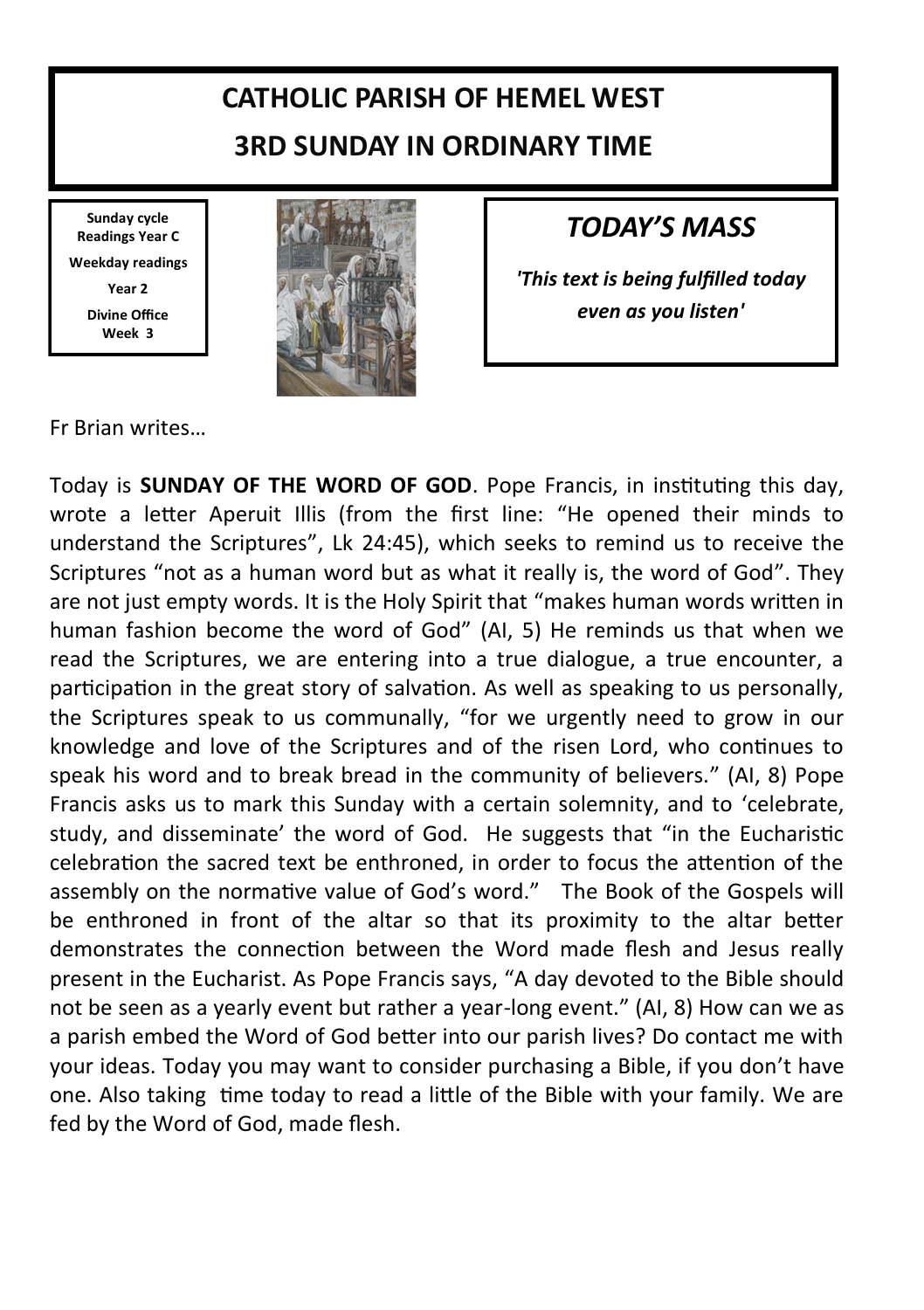# **PARISH NEWS**

**Welcome to the parish of Hemel West. If you are new to the parish, please make yourself known to Fr Brian, by contacting him on 01442 391 759.**

**SYNOD LISTENING EXERCISE:** The responses from the parish to the recent Listening Exercise in preparation for the forthcoming Synod of Bishops, have now been collated and sent to the diocese. You can read them at the following link: https:// parish.rcdow.org.uk/hemelhempsteadwest/news/ synod-on-synodality-listening-exercise-responseshemel-west/. Some of the suggestions are 'above our pay grade' to implement change locally, but your essential views have been communicated to the diocese. The Parish Pastoral Council will give consideration to what can be changed locally, as part of its pastoral planning, with regard to resources available. The PPC will, over the next few meetings, give thought to how it will structure and communicate about itself and how it will engage with the parish. Even when the PPC has normalised itself, your first point of contact for all matters (other than routine administrative matters handled by Shirley Bailey,) is always with me. Speak to me after Mass or call! Also, it would be lovely to have a couple more people willing to serve on the PPC and help energise the pastoral life of the parish by building community. It could be you!?

**PARISH NEWSLETTER:** There is now a substantially reduced number of newsletters printed for every Sunday. Wasting paper, ink and toner doesn't make economic or environmental sense. Do go to the parish website to sign up for the parish ealerts, so that you can get notified when the newsletter is published and of other topical news items. Please **do not** take a printed copy of the newsletter, but leave them for parishioners who do not use the internet.

**PARISH OFFICE**: Please note that the parish office will closed on 27 and 28 January and will reopen on Monday 31 January.

**CHURCHES TOGETHER**: Please join Christians from across Hertfordshire in prayer on 25 January at

7.30pm. Please join the Zoom meeting at the link: https://us02web.zoom.us/j/89465881609? pwd=aHduWWw3b1NVOVlzZ01sa3lWdkt5Zz09. Meeting ID: 894 6588 1609 and Passcode: 656904. All are welcome.

**MISSIO (APF Red Box scheme):** Now the pandemic is easing, we will be collecting the red boxes again. Please place them in the marked box at the back of church, or take one of the envelopes home with you to complete and return with your money. If you are unable to get to church please contact Janice Varney on 07847 167969 and she will arrange for your box to be collected. The World Mission collection on Sunday 24 October 2021, raised £1,565.50. Thank you for your generosity.

| We pray for the sick in our parish<br>Pam Moore |                    |  |                                        |  |                                     |  |  |  |
|-------------------------------------------------|--------------------|--|----------------------------------------|--|-------------------------------------|--|--|--|
|                                                 |                    |  |                                        |  | GOSPEL READINGS FOR THE FORTHCOMING |  |  |  |
| WEEK:<br>Mon:                                   | Mark<br>Tues: Mark |  | $3:22 - 30$<br>$3:31-35$               |  |                                     |  |  |  |
| Thurs: Mark<br>Fri:                             | Wed: Mark<br>Mark  |  | $4:1 - 20$<br>$4:21 - 25$<br>$4:26-34$ |  |                                     |  |  |  |
| Sunday Luke                                     | Sat: Mark 4:35-41  |  | 4:21-40                                |  |                                     |  |  |  |

#### **PARISH FINANCES**

**PLANNED GIVING:** Thank you to all those who have made the switch to donating by Standing Order. For those who wish to donate in this way, the details are:

*Account Name: WRCDT Hemel West Sort Code: 40-05-20 Account No.: 31095048*

**The offertory collection Income figures are published on a monthly basis once the bank reconciliation is completed.**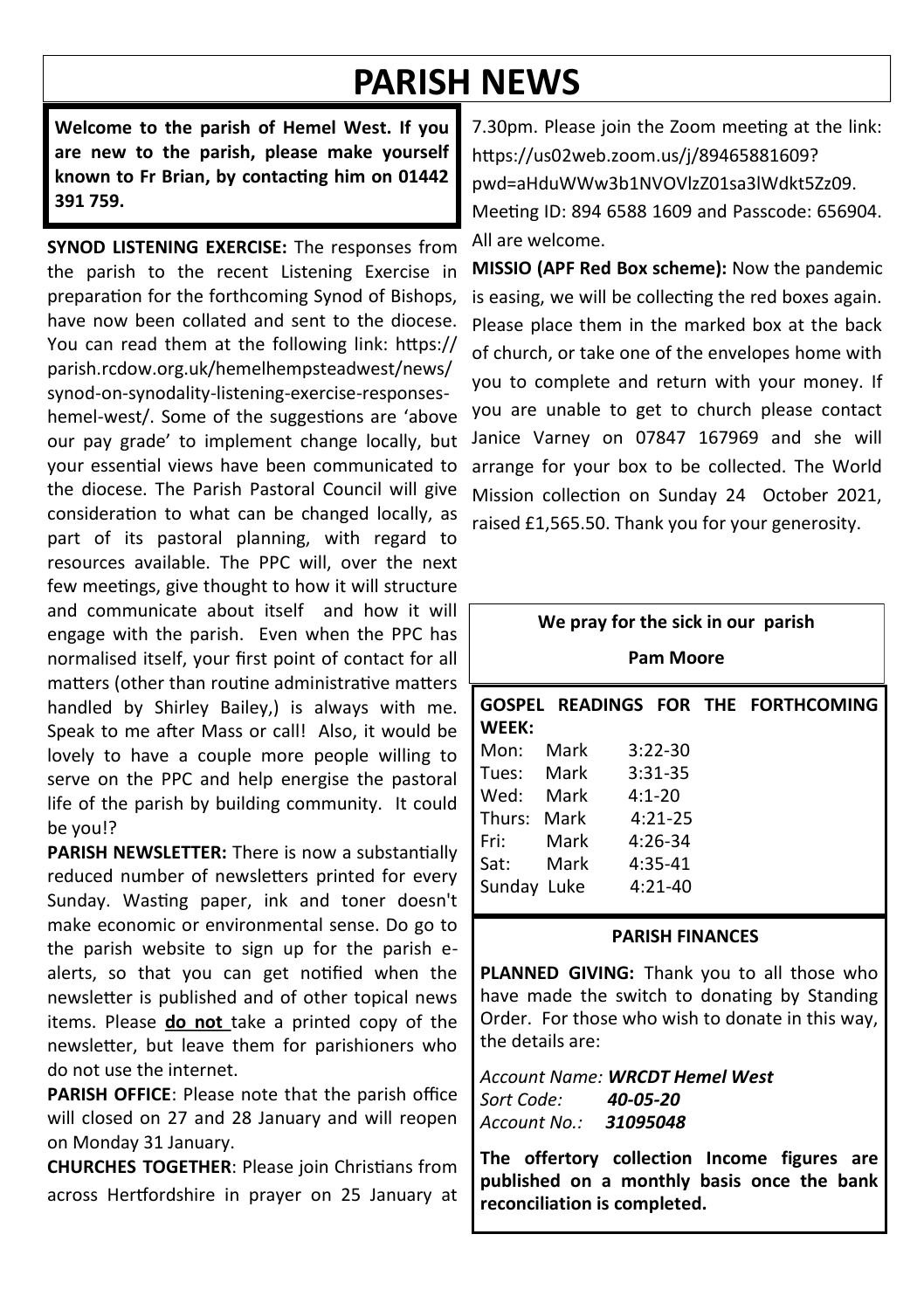**HOUSEBOUND OR SICK?** If you or any member of the parish are sick, or housebound and unable to get to Mass, do please let Fr Brian know.

**BAPTISM PREPARATION CLASS:** If you are a new parent, congratulations! You should now be thinking about having your child baptised. You will need to prepare for this important sacramental event, for when your child becomes a member of God's family. Full details can be found at the link

#### https://parish.rcdow.org.uk/

hemelhempsteadwest/sacramental-prep/baptism -preparation/ or go to the parish website.

**BAPTISMAL CERTIFICATES**: If your child has recently been baptised and you need a baptismal certificate, please send the full name of the child, parents, godparents and Christian witnesses (if appointed) and full address to shirleybailey@rcdow.org.uk and she will arrange a certificate for you.

**ACCOMPANIMENT OF CHILDREN TO THE TOILET**: Please ensure that children are accompanied by an adult when going to the church toilet. Thank you.

**CARETAKER VACANCY**: St Cuthbert Mayne Junior School is looking to appoint a caretaker/site manager from 21 February. If you are interested in the role please contact the school on 253347. The closing date for applications is 2 February.

**NURSERY ADMISSIONS**: The Nursery 2022 admissions process opens on Tuesday 1 February 2022 at St Roses School. If you have a child born 1 September 2018 – 31 August 2019 this will be the time to apply. There will be a webinar on 7 February at 6pm via Zoom, please contact the school office if you would like to attend. There will also be school tours happening on 9 February and 2 March at 9.15am please email admin@stroses.herts.sch.uk if you wish to book a place.

**E-ALERT**: Please sign up for the parish e-alerts and keep up with all the parish news. You can do this by going to the parish website.

**NEWSLETTER ITEMS:** When submitting an item for the newsletter, please send the details and information as you would like to see it published in the newsletter. Please keep your item to no

**Office Hours and Telephone cover for Hemel West. Email: shirleybailey@rcdow.org.uk Phone: 01442 391 759 option 2**

| Telephone cover<br>for West | <b>Hemel West Office</b><br>Hours |
|-----------------------------|-----------------------------------|
| Monday                      | Monday                            |
| 12 noon-6pm                 | 3pm-6pm                           |
| Tuesday                     | Tuesday                           |
| 9.30am-3.30pm               | Closed                            |
| Wednesday                   | Wednesday                         |
| 9.30am-3.30pm               | 9.30am-3.30pm                     |
| Thursday                    | Thursday                          |
| 9.30am-3.30pm               | 9.30am-12.30pm                    |
| Friday                      | Friday                            |
| 9.30am-3.30pm               | 9.30am-12.30pm                    |

more than 60 words. Please email Shirley by Wednesday 12 Noon and she will be do her best to accommodate it.

**YEAR BOOK**: The Westminster 2022 Year book is available to purchase from the parish office at the cost of £4.50.

#### **Prayer**

Lord Jesus, who prayed that we might all be one. We pray to you for the unity of Christians.

according to your will, according to your means.

May your Spirit enable us to experience the suffering caused by division to see our sin, and to hope beyond all hope.

Amen

(The Chemin Neuf Community UK)

**John 17-21** "that all of them may be one Father, just as you are in me, and I am in you"